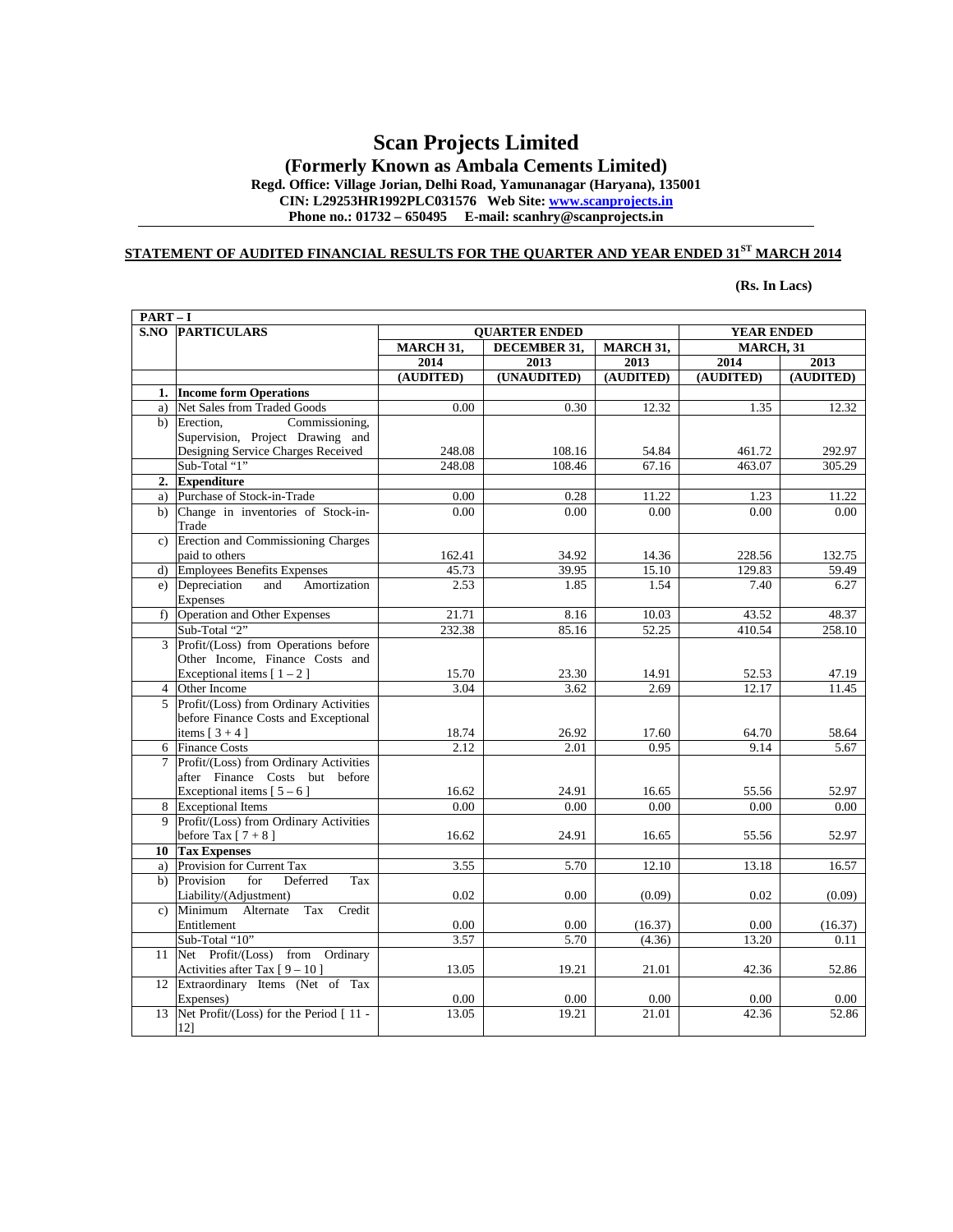|              | 14 Paid-up Equity Shares Capital          |          |          |          |          |          |
|--------------|-------------------------------------------|----------|----------|----------|----------|----------|
|              | a) 2873300 Equity Shares of Rs.10/-       |          |          |          |          |          |
|              | each fully paid-up                        | 287.33   | 287.33   | 287.33   | 287.33   | 287.33   |
| b)           | Forfeited 2138400 Equity<br><b>Shares</b> |          |          |          |          |          |
|              | (Amount originally paid-up)               | 112.57   | 112.57   | 112.57   | 112.57   | 112.57   |
|              | Sub-Total "14"                            | 399.90   | 399.90   | 399.90   | 399.90   | 399.90   |
|              | excluding<br>Revaluation<br>15 Reserves   |          |          |          |          |          |
|              | <b>Reserves</b>                           | (44.84)  | (57.89)  | (87.20)  | (44.84)  | (87.20)  |
|              | 16 Earning Per Shares [EPS]               |          |          |          |          |          |
|              | Basic and diluted EPS for the year to     |          |          |          |          |          |
|              | date and for the pervious year [ not to   |          |          |          |          |          |
|              | be annualized]                            | 0.45     | 0.66     | 0.73     | 1.47     | 1.84     |
| $PART - II$  |                                           |          |          |          |          |          |
| $\mathbf{A}$ | <b>Particulars of Shareholding</b>        |          |          |          |          |          |
| 1            | <b>Public Shareholding</b>                |          |          |          |          |          |
|              | Number of Shares                          | 1026600  | 1026600  | 1026600  | 1026600  | 1026600  |
|              | -Percentage of Shareholding               | 35.73%   | 35.73%   | 35.73%   | 35.73%   | 35.73%   |
| 2            | Promoters and Promoter Group              |          |          |          |          |          |
|              | <b>Shareholding</b>                       |          |          |          |          |          |
| a)           | Pledge/encumbered                         |          |          |          |          |          |
|              | Number of Shares                          | $\Omega$ | $\Omega$ | $\Omega$ | $\Omega$ | $\Omega$ |
|              | Percentage of Shares (as a % of the       |          |          |          |          |          |
|              | total Shareholding of Promoter and        |          |          |          |          |          |
|              | Promoter Group)                           | 0%       | 0%       | 0%       | 0%       | 0%       |
|              | -Percentage of Shares (as a % of the      |          |          |          |          |          |
|              | total Share Capital of the Company)       | 0%       | 0%       | 0%       | 0%       | 0%       |
| $\mathbf{b}$ | <b>Non-Encumbered</b>                     |          |          |          |          |          |
|              | Number of Shares                          | 1846700  | 1846700  | 1846700  | 1846700  | 1846700  |
|              | Percentage of Shares (as a % of the       |          |          |          |          |          |
|              | total Shareholding of Promoter and        |          |          |          |          |          |
|              | Promoter Group)                           | 100.00%  | 100.00%  | 100.00%  | 100.00%  | 100.00%  |
|              | Percentage of Shares (as a % of the       |          |          |          |          |          |
|              | total Share Capital of the Company)       | 64.27%   | 64.27%   | 64.27%   | 64.27%   | 64.27%   |

|                                          | <b>OUARTER ENDED MARCH 31, 2014</b> |
|------------------------------------------|-------------------------------------|
| <b>Investor Complaints</b>               |                                     |
| -Pending at the beginning of the quarter |                                     |
| -Received during the quarter             |                                     |
| -Disposed of during the quarter          |                                     |
| -Remaining unresolved at the end of the  |                                     |
| quarter                                  |                                     |

**Note:**

- The above mentioned audited results were reviewed by the Audit Committee and approved by the Board of Directors of the Company at its meeting held on 30<sup>th</sup> May 2014.
- Previous period/year figures have been regrouped / rearranged, wherever necessary, to confirm with the current period classification.
- The figures for the quarter ended March 31, 2014 and March 31, 2013 are the balancing figures between audited figures in respect of the full financial year and the year-to-date published figures up to the quarter ended December 31, 2013 and December 31, 2012 respectively.
- During the year the Company has done business activity of Erection, Commissioning, Supervision, Project Drawing and Designing and trading of fabricating material and equipments parts etc. and achieved the turnover of Rs.461.72 Lacs and Rs.1.35 Lacs respectively.
- The Company had discontinued its main manufacturing activities (i.e. manufacturing of ordinary Portland cement) and has started the new activities i.e. Erection, commissioning, supervision, project drawing and designing services and Trading of fabricating material, equipment parts and other items etc. Accordingly, the management has changed the name and main objects of the company as per their present activities and all the current year revenue is related to new activities.
- The Company is engaged in single business activity (i.e. Erection, Commissioning, Supervision, Project Drawing and Designing and trading of fabricating material and equipments parts etc.) and there is no separate reportable segment as per AS-17.
- Disclosure of assets and liabilities as per clause  $41(1)(ea)$  of the listing agreement for the year ended  $31<sup>st</sup>$  March, 2014 is given as per Annexure "I" attached

**Place: Yamunanagar For and on behalf of the Board of Directors** 

**Dated: 30-05-2014** Sd/-

 **(Sunil Chandra) Managing Director**